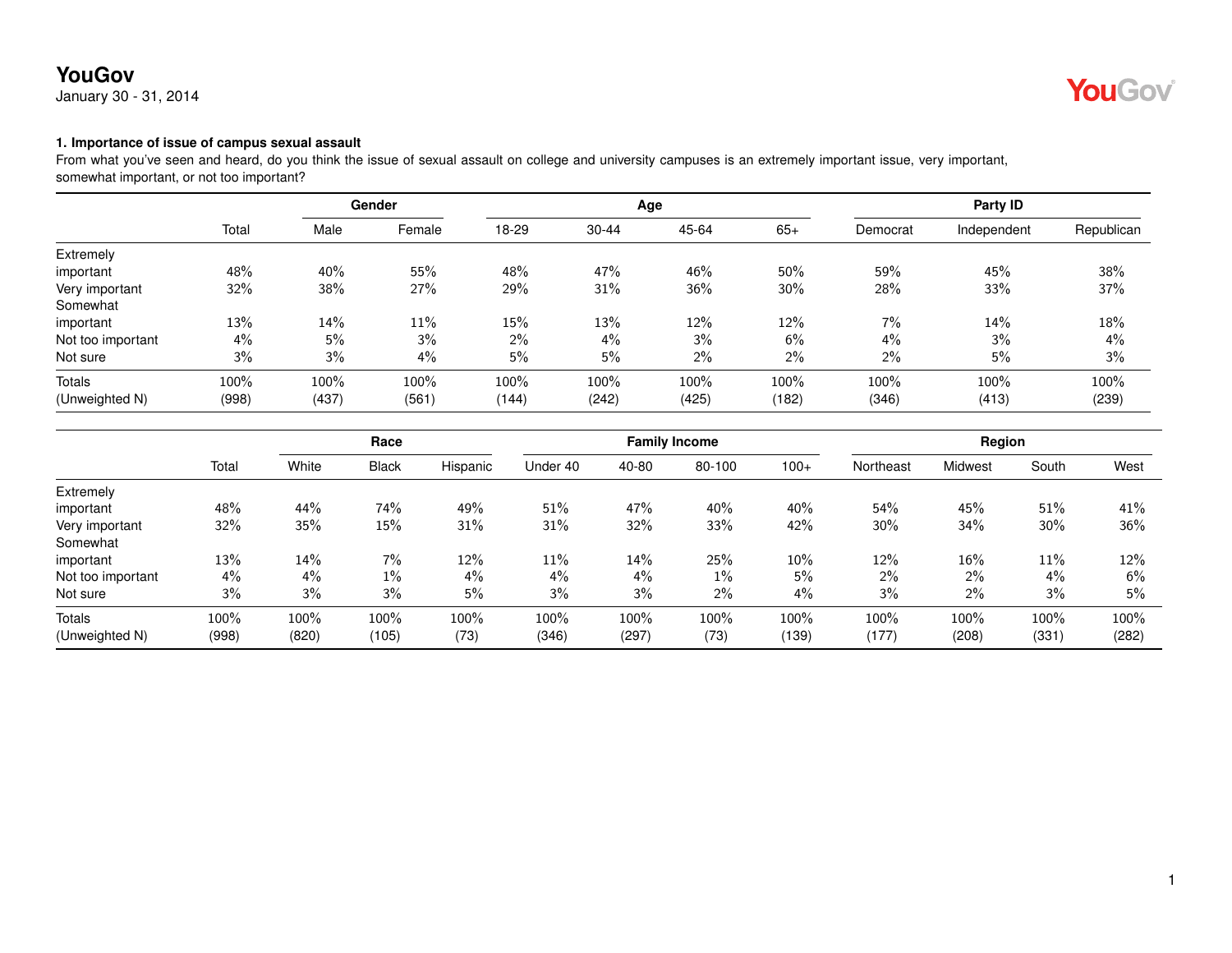January 30 - 31, 2014

#### **2. School performance on handling sexual assault**

Generally speaking, do you think colleges and universities do a good or a bad job handling cases of students reporting rape, sexual assault or harassment?

|                    |       |       | Gender  |       |           | Age   |       | Party ID |             |            |  |
|--------------------|-------|-------|---------|-------|-----------|-------|-------|----------|-------------|------------|--|
|                    | Total | Male  | Female  | 18-29 | $30 - 44$ | 45-64 | $65+$ | Democrat | Independent | Republican |  |
| They do a good job | 14%   | 16%   | 12%     | 21%   | 15%       | 12%   | 7%    | $16\%$   | 10%         | 19%        |  |
| They do a bad job  | 42%   | 42%   | 42%     | 39%   | 46%       | 41%   | 41%   | 44%      | 44%         | 35%        |  |
| Not sure           | 44%   | 42%   | 46%     | 41%   | 38%       | 47%   | 51%   | 41%      | 46%         | 46%        |  |
| <b>Totals</b>      | 100%  | 100%  | $100\%$ | 100%  | 100%      | 100%  | 100%  | 100%     | 100%        | 100%       |  |
| (Unweighted N)     | (997) | (437) | (560)   | (145) | (242)     | (424) | (181) | (345)    | (413)       | (239)      |  |

|                          |               | Race          |               |              |                  |               | <b>Family Income</b> |               | Region        |               |                  |               |
|--------------------------|---------------|---------------|---------------|--------------|------------------|---------------|----------------------|---------------|---------------|---------------|------------------|---------------|
|                          | Total         | White         | <b>Black</b>  | Hispanic     | Under 40         | 40-80         | 80-100               | $100+$        | Northeast     | Midwest       | South            | West          |
| They do a good job       | 14%           | 13%           | 19%           | 13%          | 16%              | 14%           | 13%                  | 15%           | 11%           | 15%           | 17%              | 11%           |
| They do a bad job        | 42%           | 41%           | 38%           | 50%          | 39%              | 44%           | 39%                  | 39%           | 50%           | 36%           | 41%              | 44%           |
| Not sure                 | 44%           | 46%           | 44%           | 36%          | 45%              | 42%           | 47%                  | 46%           | 39%           | 50%           | 42%              | 46%           |
| Totals<br>(Unweighted N) | 100%<br>(997) | 100%<br>(820) | 100%<br>(104) | 100%<br>(73) | $100\%$<br>(347) | 100%<br>(296) | 100%<br>(73)         | 100%<br>(139) | 100%<br>(177) | 100%<br>(208) | $100\%$<br>(330) | 100%<br>(282) |

YouGov®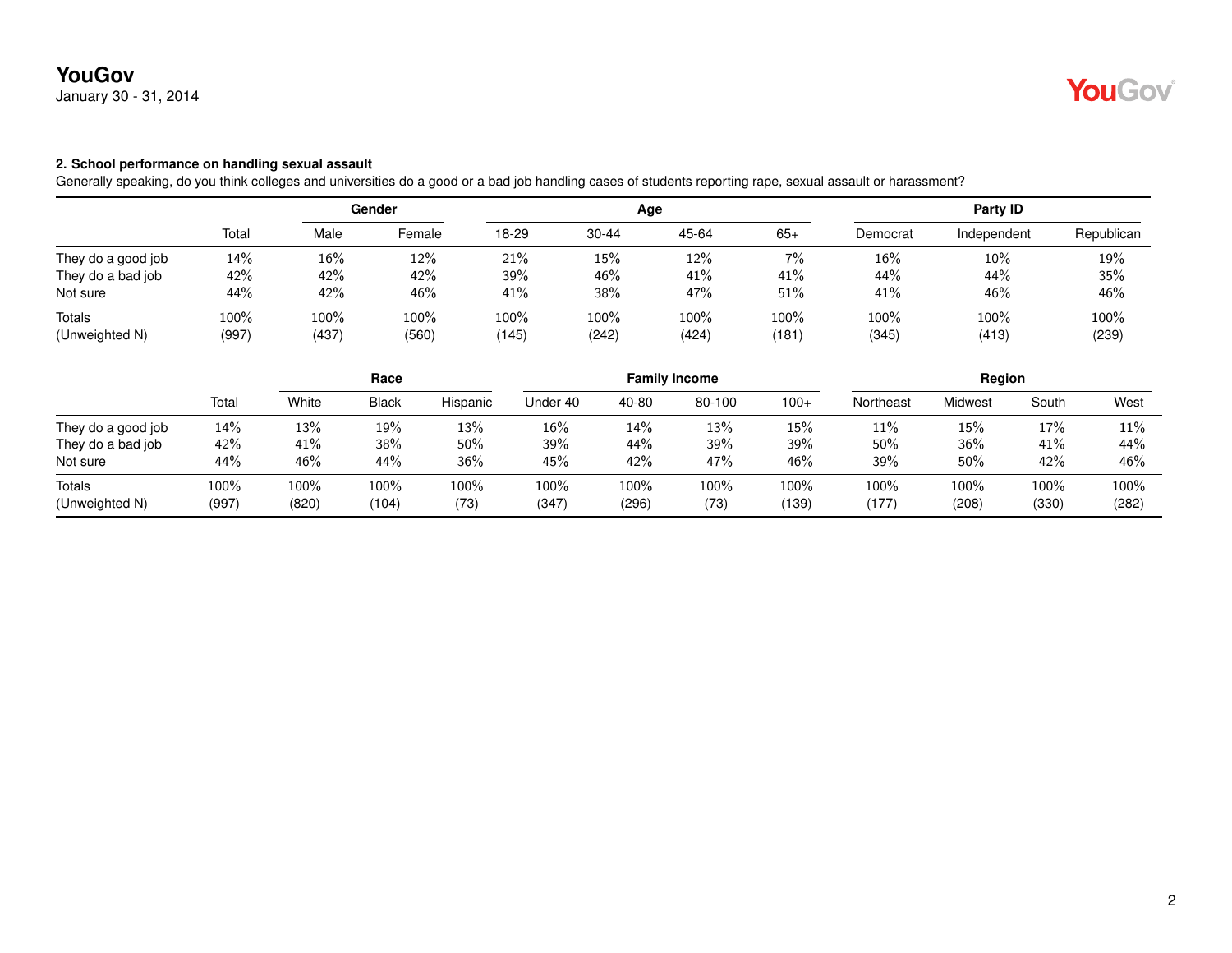January 30 - 31, 2014

#### **3. Trust in institutions to handle sexual assault – Police and law enforcement**

How much do you trust each of the following institutions in your state to properly handle someone reporting a rape, sexual assault or harassment?

|                          |                  | Gender        |               |               |               | Age              | Party ID      |               |               |               |
|--------------------------|------------------|---------------|---------------|---------------|---------------|------------------|---------------|---------------|---------------|---------------|
|                          | Total            | Male          | Female        | 18-29         | $30 - 44$     | 45-64            | $65+$         | Democrat      | Independent   | Republican    |
| A lot                    | 37%              | 41%           | 33%           | 33%           | 35%           | 41%              | 39%           | 34%           | 29%           | 55%           |
| A little                 | 52%              | 48%           | 56%           | 57%           | 51%           | 48%              | 56%           | 57%           | 55%           | 39%           |
| Not at all               | 11%              | 12%           | 11%           | $10\%$        | 14%           | 12%              | 5%            | 9%            | 16%           | 6%            |
| Totals<br>(Unweighted N) | $100\%$<br>(991) | 100%<br>(434) | 100%<br>(557) | 100%<br>(145) | 100%<br>(240) | $100\%$<br>(424) | 100%<br>(177) | 100%<br>(343) | 100%<br>(410) | 100%<br>(238) |

|                                 | Race          |               |               |              |               | <b>Family Income</b> |              | Region        |               |                  |                  |               |
|---------------------------------|---------------|---------------|---------------|--------------|---------------|----------------------|--------------|---------------|---------------|------------------|------------------|---------------|
|                                 | Total         | White         | <b>Black</b>  | Hispanic     | Under 40      | 40-80                | 80-100       | $100+$        | Northeast     | Midwest          | South            | West          |
| A lot                           | 37%           | 37%           | 29%           | 43%          | 33%           | 40%                  | 44%          | 39%           | 37%           | 37%              | 32%              | 43%           |
| A little                        | 52%           | 53%           | 53%           | 47%          | 53%           | 51%                  | 50%          | 53%           | 50%           | 50%              | 57%              | 48%           |
| Not at all                      | 11%           | 10%           | 18%           | 10%          | 14%           | 9%                   | 5%           | 9%            | 13%           | 12%              | 11%              | 9%            |
| <b>Totals</b><br>(Unweighted N) | 100%<br>(991) | 100%<br>(814) | 100%<br>(104) | 100%<br>(73) | 100%<br>(343) | 100%<br>(296)        | 100%<br>(73) | 100%<br>(139) | 100%<br>(175) | $100\%$<br>(207) | $100\%$<br>(329) | 100%<br>(280) |

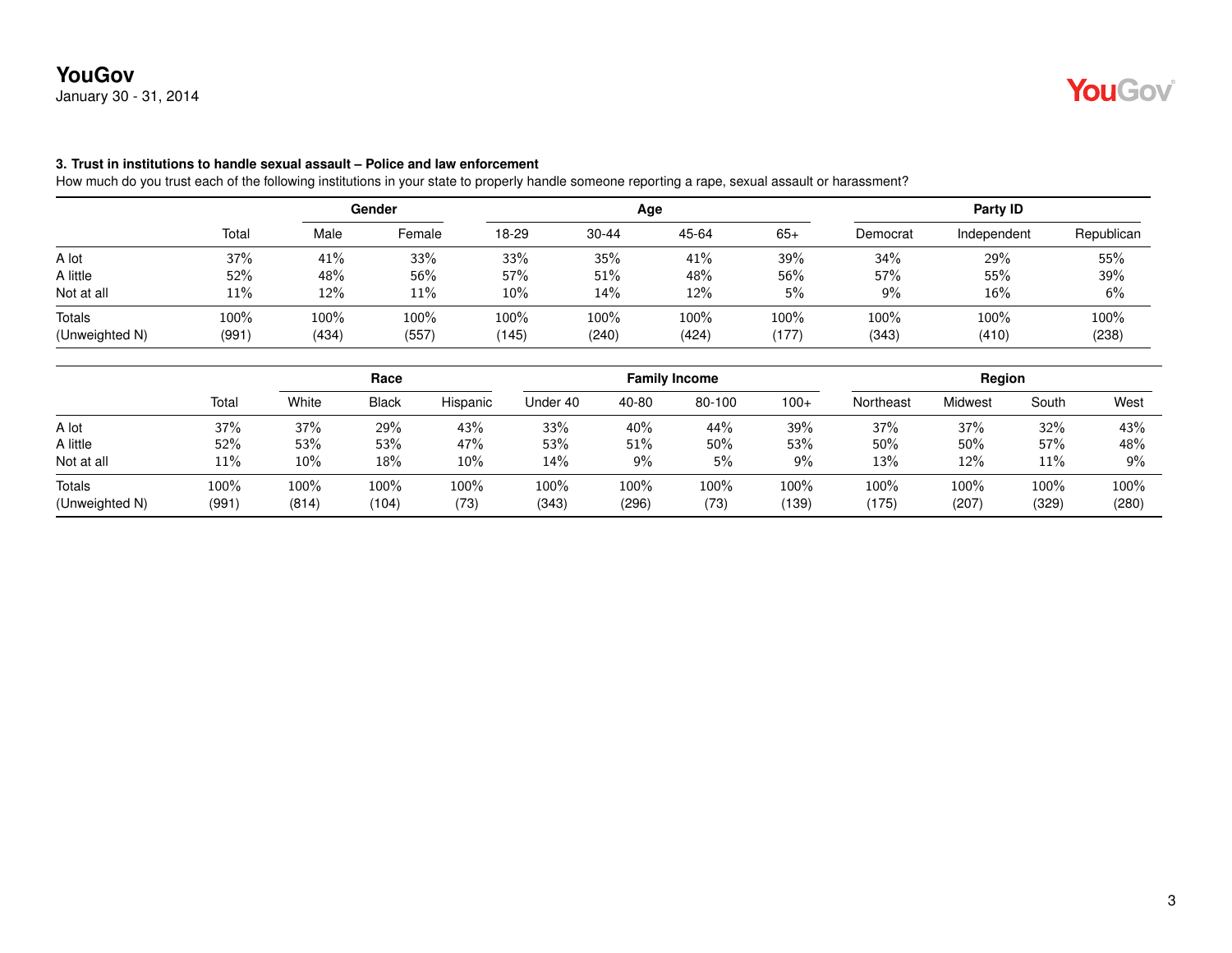January 30 - 31, 2014

#### **4. Trust in institutions to handle sexual assault – Colleges and universities**

How much do you trust each of the following institutions in your state to properly handle someone reporting a rape, sexual assault or harassment?

|                          |                  | Gender           |               |                  |               | Age              | Party ID      |               |               |               |
|--------------------------|------------------|------------------|---------------|------------------|---------------|------------------|---------------|---------------|---------------|---------------|
|                          | Total            | Male             | Female        | 18-29            | $30 - 44$     | 45-64            | $65+$         | Democrat      | Independent   | Republican    |
| A lot                    | 17%              | 19%              | 15%           | 22%              | 17%           | 16%              | 11%           | 22%           | 15%           | 14%           |
| A little                 | 60%              | 60%              | 60%           | 58%              | 56%           | 61%              | 66%           | 57%           | 56%           | 71%           |
| Not at all               | 23%              | 21%              | 25%           | 20%              | 27%           | 23%              | 23%           | 21%           | 29%           | 15%           |
| Totals<br>(Unweighted N) | $100\%$<br>(994) | $100\%$<br>(434) | 100%<br>(560) | $100\%$<br>(144) | 100%<br>(240) | $100\%$<br>(424) | 100%<br>(181) | 100%<br>(344) | 100%<br>(412) | 100%<br>(238) |

|                          |               |               | Race          |              |               | <b>Family Income</b> |              |               |               | Region           |                  |               |  |
|--------------------------|---------------|---------------|---------------|--------------|---------------|----------------------|--------------|---------------|---------------|------------------|------------------|---------------|--|
|                          | Total         | White         | <b>Black</b>  | Hispanic     | Under 40      | 40-80                | 80-100       | $100+$        | Northeast     | Midwest          | South            | West          |  |
| A lot                    | 17%           | 14%           | 17%           | 33%          | 21%           | 15%                  | 19%          | 13%           | 19%           | 17%              | 14%              | 19%           |  |
| A little                 | 60%           | 64%           | 59%           | 41%          | 57%           | 55%                  | 64%          | 73%           | 54%           | 65%              | 63%              | 56%           |  |
| Not at all               | 23%           | 22%           | 24%           | 26%          | 22%           | 29%                  | 17%          | 14%           | 27%           | 18%              | 23%              | 24%           |  |
| Totals<br>(Unweighted N) | 100%<br>(994) | 100%<br>(817) | 100%<br>(105) | 100%<br>(72) | 100%<br>(345) | 100%<br>(296)        | 100%<br>(72) | 100%<br>(139) | 100%<br>(176) | $100\%$<br>(208) | $100\%$<br>(329) | 100%<br>(281) |  |

YouGov®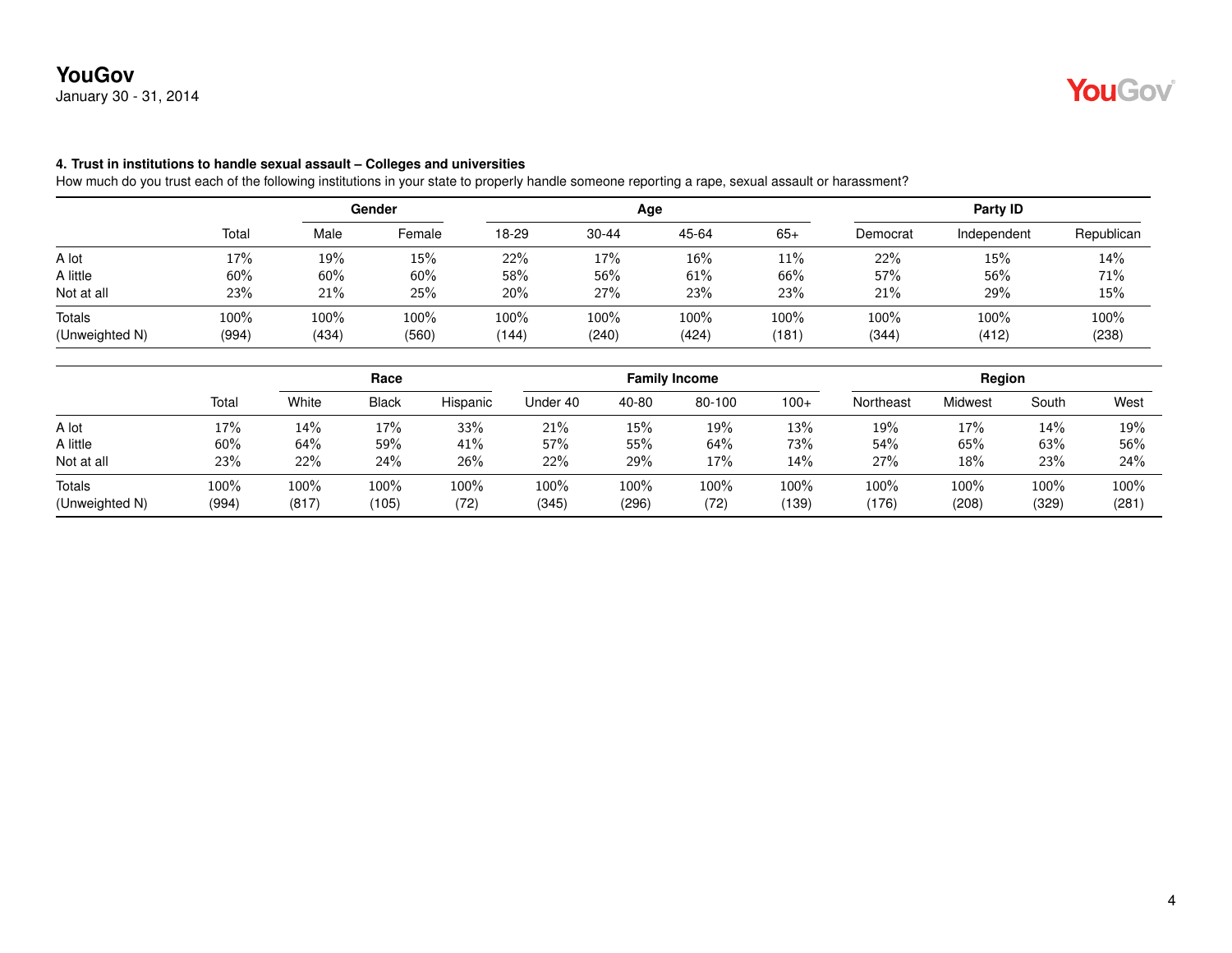January 30 - 31, 2014



### **5. Trust in institutions to handle sexual assault – Non-profit organizations that provide rape crisis counseling**

How much do you trust each of the following institutions in your state to properly handle someone reporting a rape, sexual assault or harassment?

|                |       | Gender |        |       |           | Age     | Party ID |          |             |            |
|----------------|-------|--------|--------|-------|-----------|---------|----------|----------|-------------|------------|
|                | Total | Male   | Female | 18-29 | $30 - 44$ | 45-64   | $65+$    | Democrat | Independent | Republican |
| A lot          | 51%   | 46%    | 56%    | 55%   | 45%       | 58%     | 46%      | 62%      | 45%         | 47%        |
| A little       | 40%   | 44%    | 37%    | 38%   | 45%       | 34%     | 44%      | 32%      | 44%         | 45%        |
| Not at all     | $9\%$ | 10%    | 8%     | 8%    | 10%       | 8%      | 10%      | 7%       | 11%         | 7%         |
| Totals         | 100%  | 100%   | 100%   | 100%  | 100%      | $100\%$ | 100%     | 100%     | 100%        | 100%       |
| (Unweighted N) | (993) | (436)  | (557)  | (145) | (239)     | (423)   | (181)    | (344)    | (411)       | (238)      |

|                          |               | Race          |               |              | <b>Family Income</b> |               |              |               | Region        |               |                  |               |
|--------------------------|---------------|---------------|---------------|--------------|----------------------|---------------|--------------|---------------|---------------|---------------|------------------|---------------|
|                          | Total         | White         | <b>Black</b>  | Hispanic     | Under 40             | 40-80         | 80-100       | $100+$        | Northeast     | Midwest       | South            | West          |
| A lot                    | 51%           | 53%           | 45%           | 47%          | 45%                  | 61%           | 43%          | 52%           | 56%           | 53%           | 51%              | 47%           |
| A little                 | 40%           | 39%           | 44%           | 41%          | 45%                  | 31%           | 45%          | 42%           | 29%           | 40%           | 42%              | 46%           |
| Not at all               | 9%            | 8%            | 11%           | 12%          | $10\%$               | 8%            | 12%          | 6%            | 15%           | 6%            | $8\%$            | $7\%$         |
| Totals<br>(Unweighted N) | 100%<br>(993) | 100%<br>(816) | 100%<br>(104) | 100%<br>(73) | 100%<br>(344)        | 100%<br>(296) | 100%<br>(73) | 100%<br>(139) | 100%<br>(176) | 100%<br>(207) | $100\%$<br>(328) | 100%<br>(282) |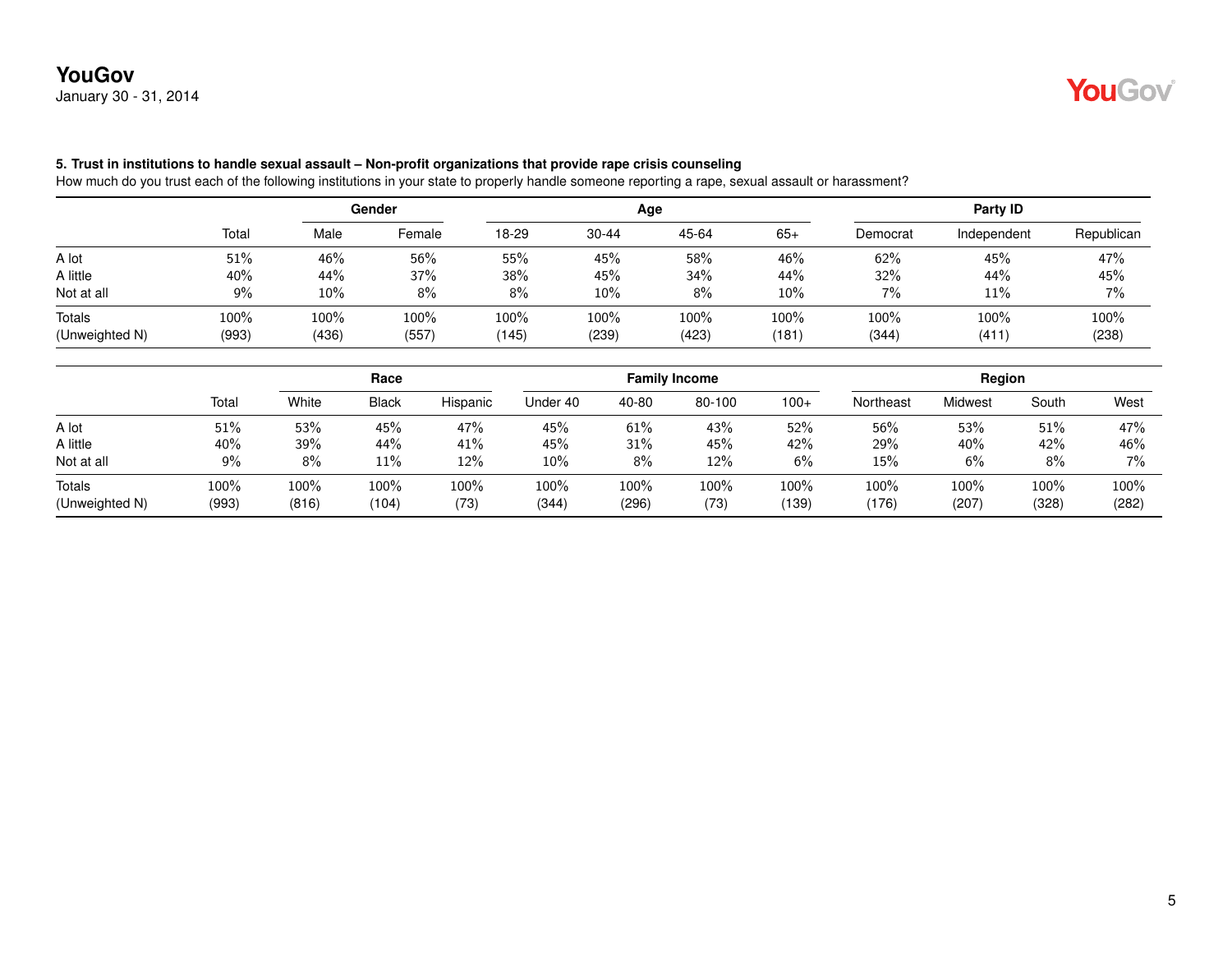January 30 - 31, 2014

# **YouGov**

### **6. Veracity of schools self-reporting cases of sexual assaults**

Colleges and universities are required by federal law to accurately track and disclose all reports of rape and other sex crimes on campus. Which of the following do you think colleges and universities are most likely to do?

|                                                                                                                                                                     | Gender        |               |               |               | Age           |               | Party ID      |               |               |               |
|---------------------------------------------------------------------------------------------------------------------------------------------------------------------|---------------|---------------|---------------|---------------|---------------|---------------|---------------|---------------|---------------|---------------|
|                                                                                                                                                                     | Total         | Male          | Female        | 18-29         | $30 - 44$     | 45-64         | $65+$         | Democrat      | Independent   | Republican    |
| Accurately report<br>all sex crimes on<br>campus, even if it<br>makes them look<br>bad<br>Try to keep their<br>numbers low by<br>not reporting all<br>sex crimes on | 17%           | 19%           | 15%           | 18%           | 19%           | 18%           | 10%           | 20%           | 14%           | 18%           |
| campus<br>Not sure                                                                                                                                                  | 61%<br>22%    | 60%<br>21%    | 63%<br>22%    | 60%<br>22%    | 57%<br>24%    | 63%<br>19%    | 68%<br>23%    | 59%<br>21%    | 62%<br>24%    | 64%<br>19%    |
| <b>Totals</b><br>(Unweighted N)                                                                                                                                     | 100%<br>(998) | 100%<br>(437) | 100%<br>(561) | 100%<br>(143) | 100%<br>(242) | 100%<br>(425) | 100%<br>(183) | 100%<br>(345) | 100%<br>(414) | 100%<br>(239) |

|                                                                                                                                                                     |            |            | Race         |            |            | <b>Family Income</b> |            |            |            | Region     |            |            |
|---------------------------------------------------------------------------------------------------------------------------------------------------------------------|------------|------------|--------------|------------|------------|----------------------|------------|------------|------------|------------|------------|------------|
|                                                                                                                                                                     | Total      | White      | <b>Black</b> | Hispanic   | Under 40   | 40-80                | 80-100     | $100+$     | Northeast  | Midwest    | South      | West       |
| Accurately report<br>all sex crimes on<br>campus, even if it<br>makes them look<br>bad<br>Try to keep their<br>numbers low by<br>not reporting all<br>sex crimes on | 17%        | 14%        | 26%          | 24%        | 23%        | 12%                  | 17%        | 20%        | 22%        | 14%        | 18%        | 13%        |
| campus<br>Not sure                                                                                                                                                  | 61%<br>22% | 64%<br>22% | 55%<br>18%   | 53%<br>23% | 53%<br>24% | 68%<br>19%           | 56%<br>27% | 61%<br>19% | 66%<br>12% | 58%<br>28% | 62%<br>20% | 61%<br>26% |
| Totals                                                                                                                                                              | 100%       | 100%       | 100%         | 100%       | 100%       | 100%                 | 100%       | 100%       | 100%       | 100%       | 100%       | 100%       |
| (Unweighted N)                                                                                                                                                      | (998)      | (820)      | (106)        | (72)       | (347)      | (296)                | (73)       | (139)      | (177)      | (208)      | (332)      | (281)      |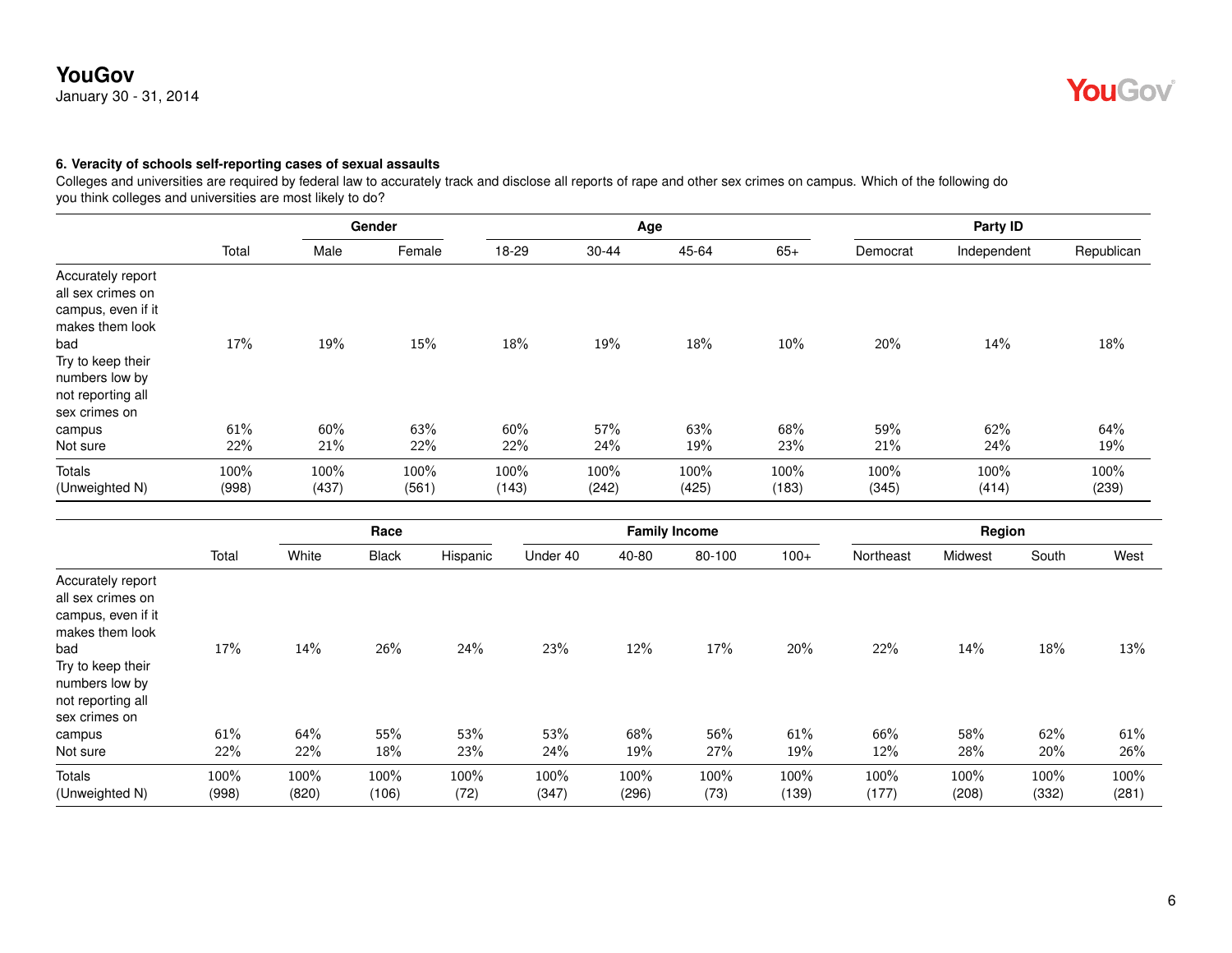January 30 - 31, 2014

#### **7. Timing of DoEd announcements of investigations of sexual assault**

Some people say the U.S. Department of Education should make a public announcement when it decides to investigate a college or university's handling of rape reports because the public has a right to know about these investigations. Other people say the Department of Education should wait to make an announcement because it would make the college or university look bad even if the investigation didn't find violations. What do you think?

|       | Gender            |              |              |              |       | Party ID                     |              |              |               |
|-------|-------------------|--------------|--------------|--------------|-------|------------------------------|--------------|--------------|---------------|
| Total | Male              | Female       | 18-29        | 30-44        | 45-64 | $65+$                        | Democrat     | Independent  | Republican    |
| 37%   | 38%               | 36%          | 50%          | 27%          | 41%   | 35%                          | 44%          | 34%          | 34%           |
| 47%   | 48%               | 46%          | 36%          | 52%          | 47%   | 54%                          | 44%          | 45%          | 54%<br>12%    |
| 100%  | 100%              | 100%         | 100%         | 100%         | 100%  | 100%                         | 100%         | 100%         | 100%<br>(239) |
|       | $16\%$<br>(1,000) | 14%<br>(438) | 18%<br>(562) | 15%<br>(145) | 22%   | Age<br>13%<br>(242)<br>(425) | 11%<br>(183) | 12%<br>(346) | 21%<br>(415)  |

|                                                                                                                                                                                             |       | Race  |              |          | <b>Family Income</b> |       |                            |        | Region    |         |       |      |
|---------------------------------------------------------------------------------------------------------------------------------------------------------------------------------------------|-------|-------|--------------|----------|----------------------|-------|----------------------------|--------|-----------|---------|-------|------|
|                                                                                                                                                                                             | Total | White | <b>Black</b> | Hispanic | Under 40             | 40-80 | 80-100                     | $100+$ | Northeast | Midwest | South | West |
| It should make a<br>public<br>announcement at<br>the beginning of<br>an investigation<br>It should wait until<br>the investigation is<br>complete to make<br>an announcement<br>and present | 37%   | 36%   | 41%          | 43%      | 40%                  | 33%   | 28%                        | 38%    | 33%       | 37%     | 40%   | 36%  |
| findings                                                                                                                                                                                    | 47%   | 49%   | 37%          | 46%      | 42%                  | 53%   | 64%                        | 48%    | 54%       | 44%     | 44%   | 48%  |
| Not sure                                                                                                                                                                                    | 16%   | 16%   | 22%          | 12%      | 18%                  | 14%   | 8%                         | 13%    | 13%       | 19%     | 16%   | 16%  |
|                                                                                                                                                                                             |       |       |              |          |                      |       | continued on the next page |        |           |         |       |      |

**YouGov**